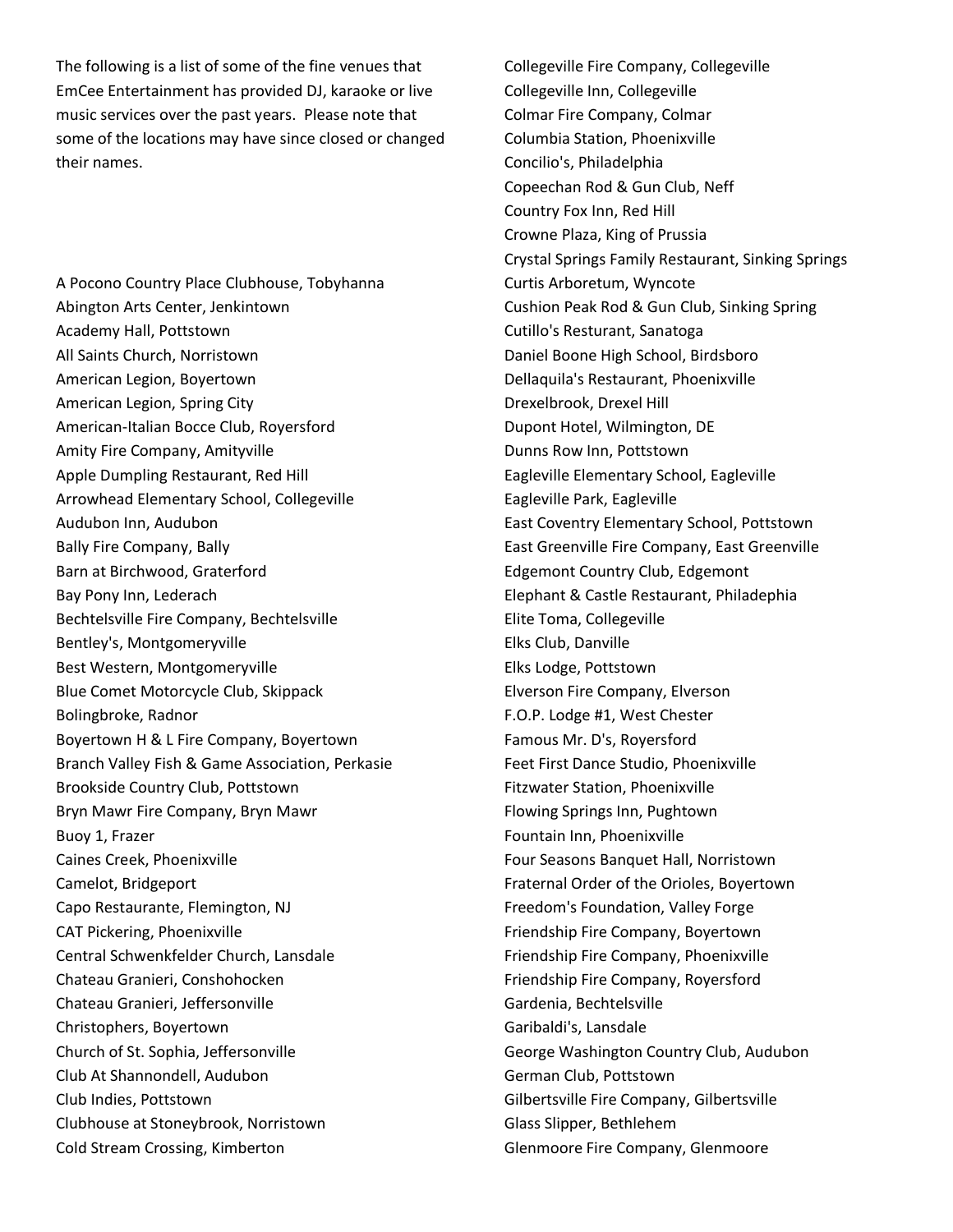Golden Oaks Country Club, Fleetwood Goodwill Fire Company, Bridgeport Goshen Fire Company, West Chester Green Lane Fire Company, Green Lane Green Pond Country Club, Bethlehem Griffin Hall, Phoenixville Groton Motor Inn, Groton, CN Gruber Pool, Pottstown Guest Quarters Hotel, Chesterbrook Gypsy Rose Hotel, Collegeville Hall at Spread Eagle Village, Wayne Hallman's Grove, Skippack Hamilton Lodge #2262, Hamilton, NJ Health & Fitness Connection, Trappe Hill School, Pottstown Hilton, King of Prussia Holiday Inn ,Pottstown Holiday Inn Select, Trevose Holiday Inn, Essington Holiday Inn, King of Prussia Holiday Inn, Lionville Holiday Inn, Morgantown Holiday Inn, West Chester Holy Ghost Social Center, Phoenixville Holy Saviour Club, Norristown Holy Trinity Church, Pottstown Holy Trinity Social Hall, Pottstown Hungarian Club, Phoenixville Indian Valley Country Club, Telford Inn at Reading, Reading Isaac Park, Green Lane Italian-American Bocce Club, Royersford J.F.M. Caterers, Philadelphia JD McGillicuddy's Pub, Essington Jefferson Golf Club, Jeffersonville Johnny Cross Restaurant, Blue Bell Joseph's Catering, Horsham Keystone Fire Company, Boyertown Kimberton Country House, Kimberton Kimberton Cultural Arts Building, Kimberton Kimberton Fire Company, Kimberton Kimberton Inn, Kimberton King of Prussia Fire Company, King of Prussia La Villa Ristorante, Trenton, NJ Lake House Inn, Perkasie Lakeside Inn, Limerick

Lenape Inn, Lenape Liberty Fire Company, Spring City Limerick Golf Club, Limerick Linfield Fire Company, Linfield Lionville Fire Company, Lionville Lower Frederick Fire Company, Spring Mount Lower Milford Fire Company, Limeport Lower Perkiomen Park, Oaks Lower Providence Fire Company, Eagleville Loyal Order of Moose, Phoenixville Loyal Order of Moose, Sellersville Ludwigs Corner Fire Company, Ludwigs Corner Lunatti Post, Conshohocken Main Street Inn, Red Hill Mainland Golf Course, Mainland Manatawny Association, Pottstown Mansion House Tavern & Inn, Phoenixville Maria Assunta Ball Room, Pottstown Marjeane Caterers, Lansdale Masonic Lodge, Phoenixville Meadia Heights Golf Club, Lancaster Media Inn, Media Mendenhall Inn, Mendenhall Meyers Restaurant, Quakertown Montgomery Bar Association, Norristown Montgomery Brook Clubhouse, Royersford Montgomery School, Chester Springs Moorehead's Catering, Trappe Moose Lodge, Pottstown Morgandale Clubhouse, Lansdale Morris Arboretum, Flourtown Mount Carmel Club, Norristown Navy Depot, Philadelphia New Road Brewhouse, Collegeville Norco Fire Company, Pottstown North Wales Fire Company, North Wales Oaks Fire Company, Oaks Old Maple Inn, Honeybrook Old Mill in Rose Valley, Media Owls Lodge, East Greenville Pagoda Motorcycle Club, Birdsboro Palace of Asia at the Ramada Inn, Fort Washington Palmer Township Fire Company, Bethlehem Parc Bistro, Skippack Perkiomen Bridge Hotel, Collegeville Phoenixville Country Club, Phoenixville